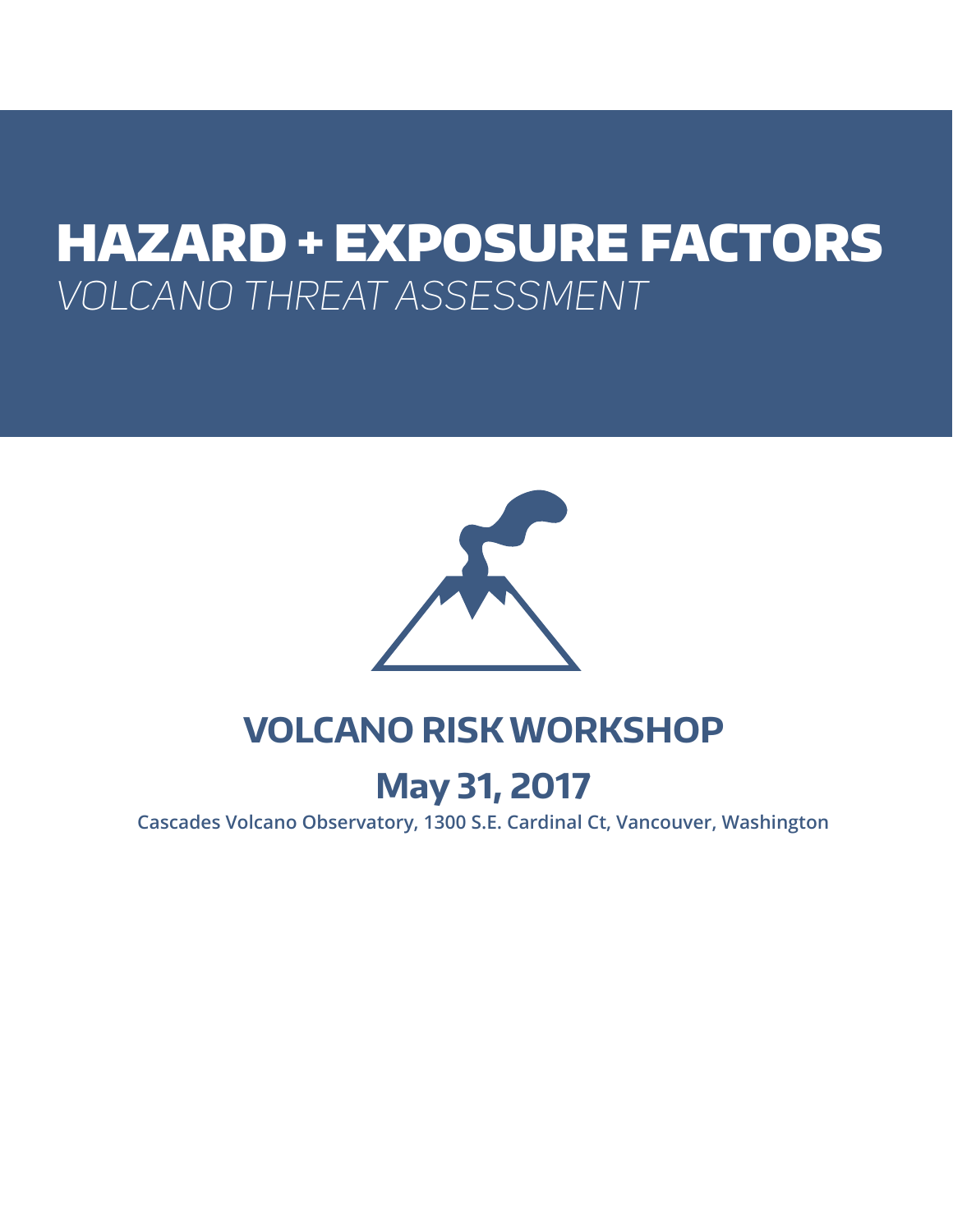Source: Ewert, J. W., Guffanti, M., & Murray, T. L. (2005). An assessment of volcanic threat and monitoring capabilities in the United States: framework for a National Volcano Early Warning System (USGS OPEN-FILE REPORT No. 2005-1164)

# HAZARD FACTORS

The hazards-ranking schema relies on the Smithsonian's Global Volcanism Program (GVP) volcano reference file as the principal source of the volcano coordinate, volcano type, eruption frequency, and eruption magnitude data.

# VOLCANO TYPE (0,1)

Type 0 volcanoes are cinder cones, basaltic volcanic fields, shields, tuff rings, and fissure vents.

Type 1 volcanoes are the generally more explosive stratovolcanoes, lava domes, complex volcanoes, maars, or calderas.

# MAXIMUM VEI (SCORED 0-3)

The Volcano Explosivity Index (VEI), defined by Newhall and Self (1982), is a simple 0-8 index of increasing eruptive explosivity, each interval representing an increase of approximately a factor of 10. Owing to uncertainties in assigning VEI estimates to prehistoric or early historic eruptions, and the gradational transition from one VEI level to the next, this system codes VEI designations into 4 scoring categories based mainly on the GVP catalog listings.

- > VEI Score 0: VEI ≤ 2 (based on Newhall and Self 1982) receive a 0 because they tend to be short lived and/or not particularly dangerous except in areas close to the vent.
- > VEI Score 1: VEI 3-4 (based on Newhall and Self 1982) receive a 1
- > VEI Score 2: VEI 5-6 (based on Newhall and Self 1982) receive a score of 2
- > VEI Score 3: VEI 7-8 (based on Newhall and Self 1982) receive a score of 3.

If no eruption magnitudes are reported in the literature, Volcano type is used to assign a default score of 0 (for Type 0 volcanoes) or 1 (for Type 1 volcanoes).

# EXPLOSIVE ACTIVITY AND MAJOR EXPLOSIVE ACTIVITY (0-1)

These two factors are meant to emphasize particularly active, explosive systems, and de-emphasize systems that may have had major explosive activity at some point in the Holocene, but have changed their eruptive style or have quieted down since (e.g., Crater Lake, Oregon).

# ERUPTION RECURRENCE (0,1)

This factor is meant to capture the average time between eruptions, irrespective of explosivity. Eruption recurrence intervals are often bimodal, with clusters of frequent eruptions separated by longer times of quiet (Nathenson, 2001). Because only a limited number of volcanoes have had extensive radiometric dating of eruption products, only 4 broad groupings of recurrence intervals are employed. Although volcanoes with longer eruption recurrence intervals tend to produce more powerful eruptions, this behavior is accounted for in the Explosive activity codes. Large Pleistocene-age silicic caldera systems receive a score of 1 for this factor only if they have demonstrable seismic, deformation and fumarolic unrest.

# HOLOCENE PYROCLASTIC FLOWS (0,1)

Pyroclastic flows are one of the most destructive and lethal of volcano hazards. If a system has generated

FEMA



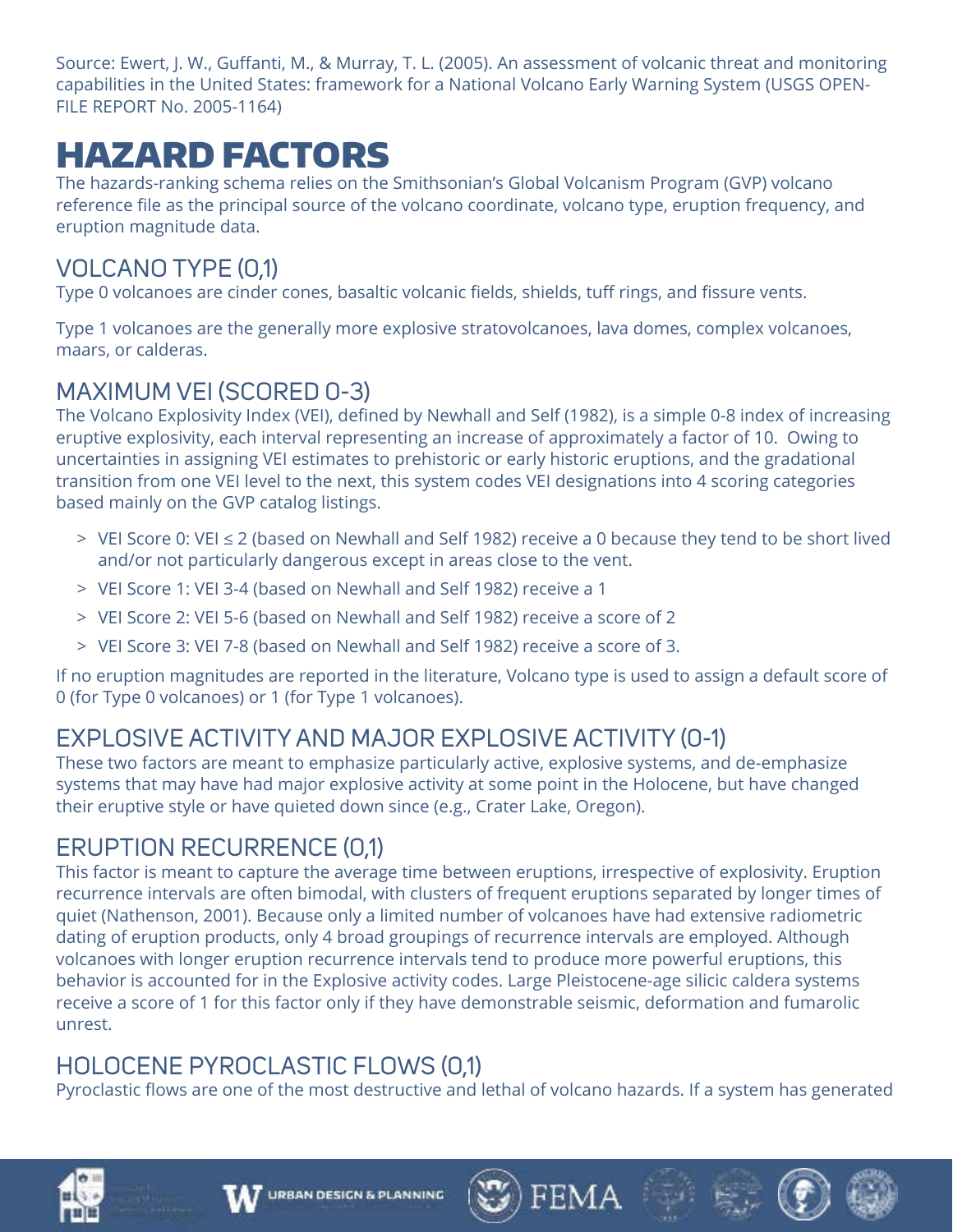pyroclastic flows in past eruptions, it is deemed capable of producing them again.

# HOLOCENE LAHAR (0,1)

This factor is meant to account for large lahars (volcanic debris flows), that traveled beyond the immediate eruption site, beyond the volcanic edifice, and reached now- populated, or potentiallypopulated areas. As with pyroclastic flows, if a system has generated lahars in past eruptions, it is deemed capable of producing them again.

# HOLOCENE LAVA FLOWS (0,1)

This factor flags volcanoes that have produced a lava flow that traveled to populated or potentially populated areas, i.e. some distance beyond the immediate vicinity of the vent.

# HOLOCENE TSUNAMI (0,1)

Volcanogenic tsunamis can be generated by several causes. If a tsunami was generated by a sector collapse, and collapses are no longer a factor, then a score of 0 is given. Otherwise, if the tsunami was caused by factors such as explosions through water, dome collapse, or pyroclastic flows, then more may be deemed possible, and a score of 1 is given.

# HYDROTHERMAL EXPLOSION POTENTIAL (0,1)

 This factor is meant to capture those systems that have evidence of significant Holocene phreatic explosive activity, and/or those systems whose thermal features are extensive enough to pose a potential for explosive activity.

# SECTOR COLLAPSE POTENTIAL (0,1)

This factor is probably the most ambiguous in its application. It is limited to stratovolcanoes, and large oceanic shield volcanoes (Kilauea and Mauna Loa, Hawaii). In general if the volcano has more than about 1000 m relief, has active fumaroles, or has large altered areas and/or has a permanent snow and ice cover, and appears steep sided, it was scored positively. If a volcano has a history of sector collapses and has rebuilt its edifice it also received a score of 1. The Alaska Volcano Observatory considers all Aleutian stratovolcanoes that form the bulk of islands or are near the coastlines of islands to have significant collapse potential and these were scored accordingly. This factor can be more rigorously evaluated on a case by case basis if detailed geological and topographical data are available, such as was done for Mount Rainier (Reid and others, 2001).

# PRIMARY LAHAR SOURCE (0,1)

Not all volcanoes have been mapped well enough to determine whether or not lahars are part of their history, so this factor considers the key ingredient, water in the form of lakes, rivers and ice on the volcanic edifice. Approximately 106 m3 is the threshold water volume to filter out volcanoes with small lakes and marginal permanent snow cover.

# HISTORICAL UNREST FACTORS

Unrest is taken to mean abnormal geophysical activity since the last eruption. The unrest factors apply if the unrest occurred since the last eruption and is ongoing or occurs in fits and starts.

Fumarolic activity and the presence of magmatic gas isotopes in cold springs or vents provide the most persistent signal of unrest or latent magmatic activity. Fumarolic or hot spring activity is easily observed and these phenomena have been widely catalogued through time providing greater confidence that this form of unrest is accurately captured in this study. Seismic and deformation unrest nearly always require









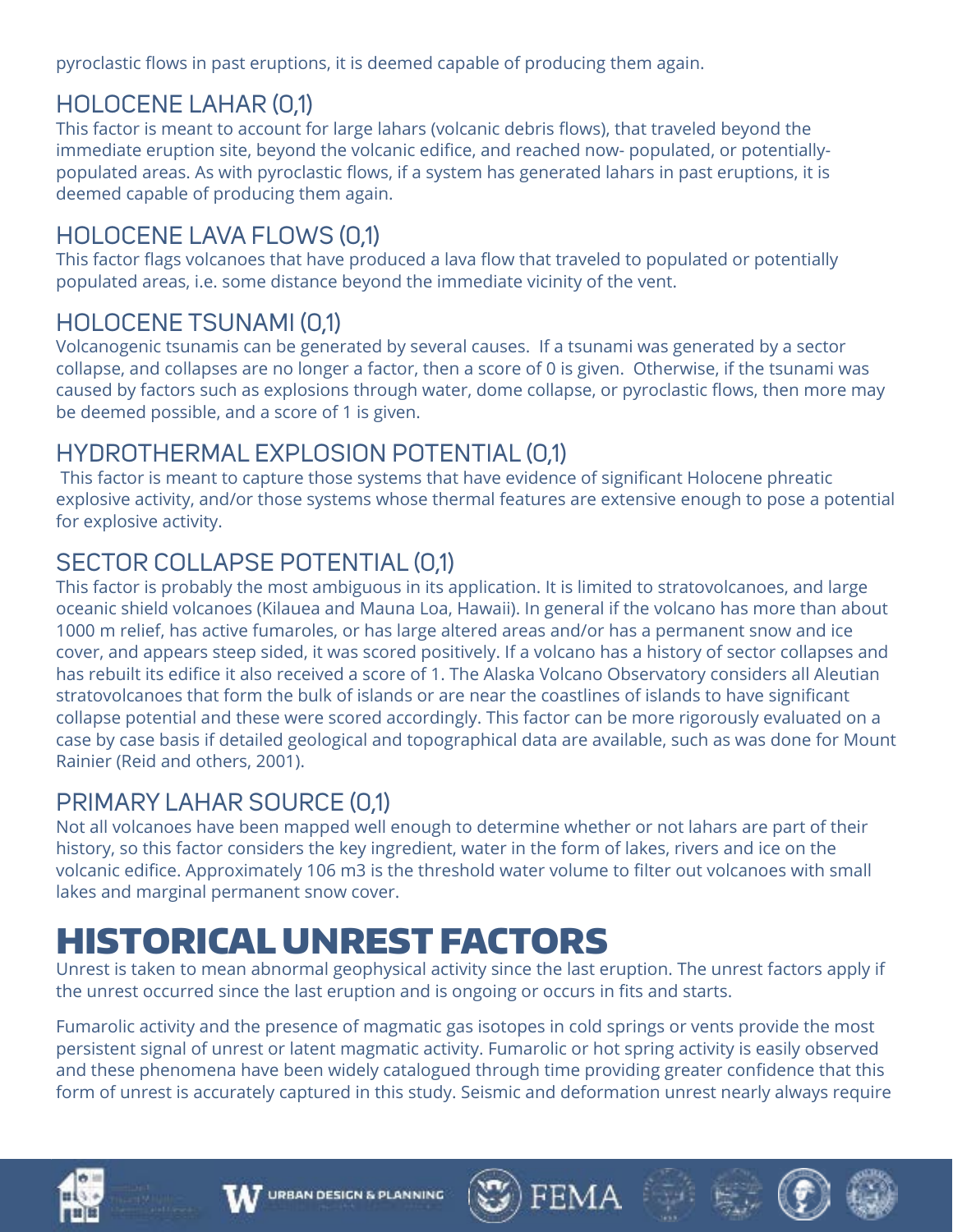instrumental detection, and thus, the number of volcanoes scoring positively for this factor is small because the sample time frame is short.

Globally, there are exceptions where long historical records include reports of persistent felt seismicity near volcanoes in the Mediterranean, Latin America, and Asia, and where deformation that can be tracked by evidence left by apparent changes in sea level on natural and man-made features, but these are rare. Owing to the short time (approximately 30 years) over which we have instrumental observations in the U.S., seismic and deformation unrest at numerous volcanoes is scored as 'not determined' (nd).

# SEISMIC UNREST (0,1)

The criterion for scoring this factor is any seismic activity within about 20 km of a volcano. Some volcanoes are larger than 40 km in diameter so some flexibility in the distance is necessary. The only type of seismicity excluded from this code comprises tectonic earthquakes that occur on regional faults not directly related to the volcanic system.

## DEFORMATION UNREST (0,1)

This factor is meant to capture those systems that are deforming in response to magma intrusion or that exhibit gross changes in the existing hydrothermal system. Not included are those systems that are only subsiding (e.g., Medicine Lake). Most of the examples of deformation come from either USGS leveling campaigns or InSar surveys, and more systems are likely to be found actively deforming as InSAR data become more extensive and more instruments are deployed globally. Lu and others (2003, and references therein) was the principal source of information for Alaskan volcanoes.

# FUMAROLIC OR OTHER MAGMATIC DEGASSING (0,1)

Any fumaroles or thermal features associated with a volcanic system result in a score. Cold degassing of magmatic gases is also included as a positive factor (e.g. carbon dioxide at Long Valley, sulfur/chloride anomalies at South Sister).

# EXPOSURE FACTORS

Population potentially at risk on the ground can now be easily estimated through the use of the LandScan population database (Ewert and Harpel, 2004). Infrastructure potentially at risk was coded using map data at various scales (e.g., Federal lands at 1:2M, [http://nationalatlas.gov/atlasftp.html\),](http://nationalatlas.gov/atlasftp.html)) and Heiken and others (1995) for power generation/transmission. A volcano's proximity to airports was determined using a U.S. Department of Transportation Master Coordinate Table for airports (http://www.transtats.bts. gov). Regional aviation risk is based primarily on passenger counts and does not take into account the significant amount of freight traffic flying the North Pacific or other air routes. Much more work needs to be done to better quantify the number of planes and passengers traversing volcanic regions and the aviation numbers reported here are minimums.

Exposure to tephra fall hazards beyond the immediate vicinity of the volcano are not considered here though more people are adversely affected by airfall tephra than any other volcanic phenomena. Where tephra falls beyond the immediate vicinity of the volcanic edifice is determined by the vicissitudes of wind velocity and direction, and estimating the numbers of persons that would be potentially affected by this phenomena is beyond the scope of this study.

FEMA

# VPI30 (0 TO X)

This code is the log10 of the population within 30 km radius circle of a volcano. The LandScan 2002



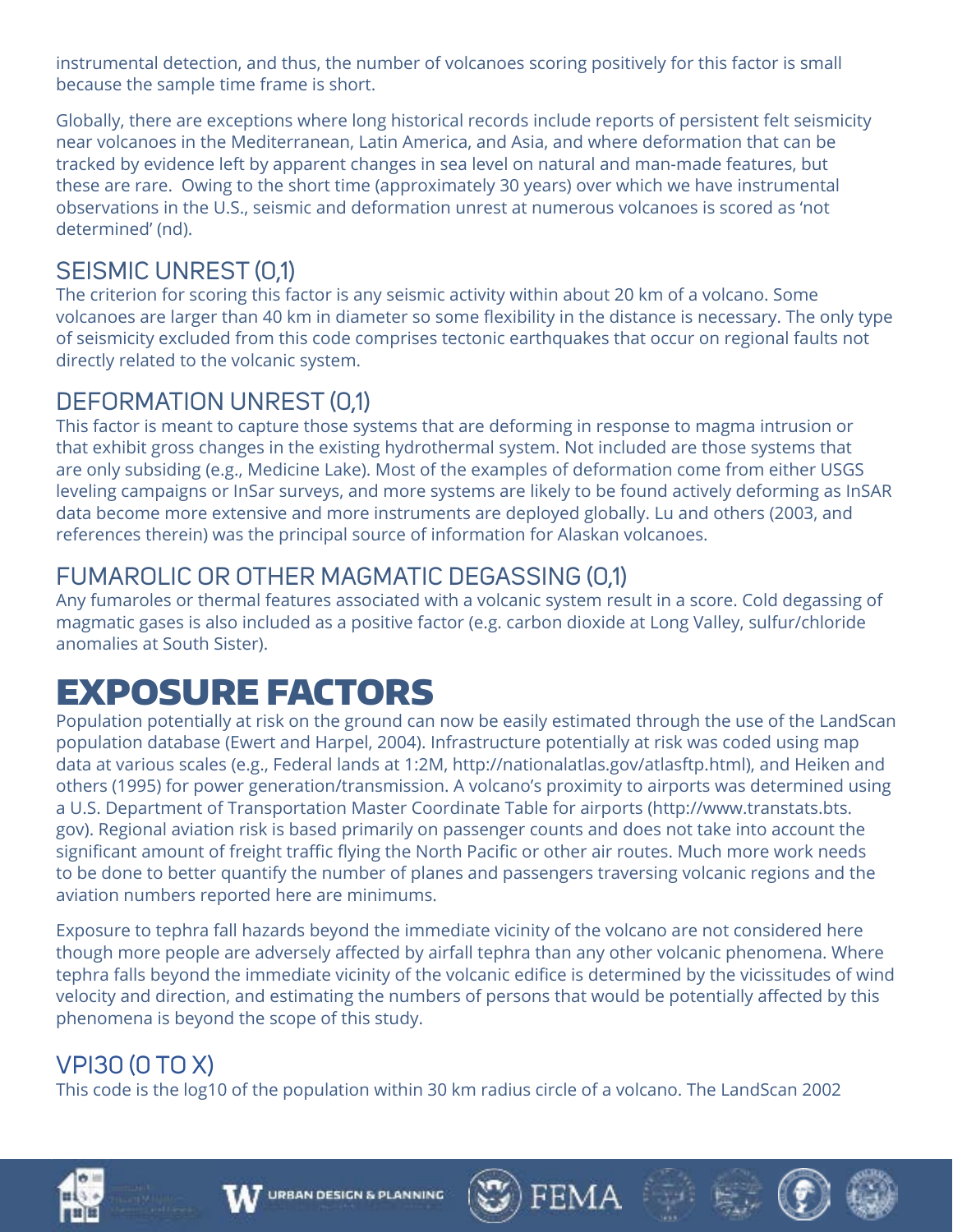database [\(http://www.ornl.gov/sci/gist/landscan/\)](http://www.ornl.gov/sci/gist/landscan/)) produced by the Oak Ridge National Laboratory is used in conjunction with coordinate data from the GVP reference file to calculate the number of people within 30 km. The 30 km distance was chosen for several reasons: 1) population distributions near volcanoes vary greatly with latitude and 30 km appears to catch proximal population in all regions, 2) data in Newhall and Hoblitt (2002) show that for VEI 4-5 (for many systems the likely worst case) eruptions, a pyroclastic flow has a small but significant (approximately 5 percent) chance of exceeding 30 km distance from the vent, 3) data from Newhall and Hoblitt (2002) also indicate an that the probability of tephra accumulations exceeding 10 cm at 30 km downwind are about 10 percent for a VEI 3 eruption, and about 80% for VEI ≥4. Pyroclastic flows are a lethal hazard, and accumulation of several centimeters of tephra has adverse effects on surface transportation, electric power distribution, surface water supplies, etc. A 10 cm accumulation volcanic ash, particularly if it is wet, is the threshold beyond which structural damage to buildings begins. Thus, this index estimates how many persons on the ground may be subject to serious (life-threatening) effects.

In volcanic fields which consist of numerous vents dispersed over large areas, the VPI30 estimate is taken from the single GVP coordinate for the field, which approximates the geometric center of the entire field (Simkin and Siebert, 1994).

## LOG10 OF APPROXIMATE POPULATION DOWNSTREAM OR DOWNSLOPE, OUTSIDE THE 30 KM VPI CIRCLE (0-X)

This factor is used only with volcanoes that have a primary lahar hazard (e.g., Cascade or Alaskan stratovolcanoes) or significant lava flow hazard (e.g., Mauna Loa) that extends farther than 30 km from vent areas. Where digital volcano hazards maps exist as Geographic Information System (GIS) layers, the flowage hazard zones outside the 30 km VPI circle were overlain on the LandScan 2002 to estimate this factor. These calculations were made for Kilauea, Mauna Loa, Mauna Kea, Hualalai, Mount Baker, Glacier Peak, Mount Rainer, Mount St. Helens, Mount Adams, Mount Hood, South Sister, Crater Lake, and Newberry Volcano.

Estimates were made for Mount Shasta and Lassen Peak by USGS volcanologists familiar with the hazards and geography of these areas (Michael A. Clynne, oral communication, 2004). This methodology has not yet been applied to Alaskan volcanoes, though given the generally sparse population in the volcanic regions of Alaska, this factor will probably not change the overall threat rankings significantly.

## HISTORICAL FATALITIES (0,1)

If there were fatalities at a volcano in the past and a permanent, population is still present, chances are good that fatalities may happen again.

## HISTORICAL EVACUATIONS (0,1)

 If there were evacuations at a volcano in the past and a permanent, population is still present, chances are good that evacuations may be imposed again.

## LOCAL AVIATION EXPOSURE (0-2)

 Local threats to aviation by volcanoes are principally to airports. The authors reviewed a database on effects of volcanic activity on airports (Guffanti and others, 2003) and found that 75 percent of airports adversely affected by volcanic activity were all within 300 km of the erupting volcano, while those affected solely by basaltic-type eruptions were generally within 50 km. To quantify airport exposure the following scoring criteria are used: If any type volcano is within 50 km of a jet-service airport it gets a score of 1; if a Type 1 volcano (generally explosive potential) is within 300 km of a jet-service airport it gets a score

 $FFMA$ 



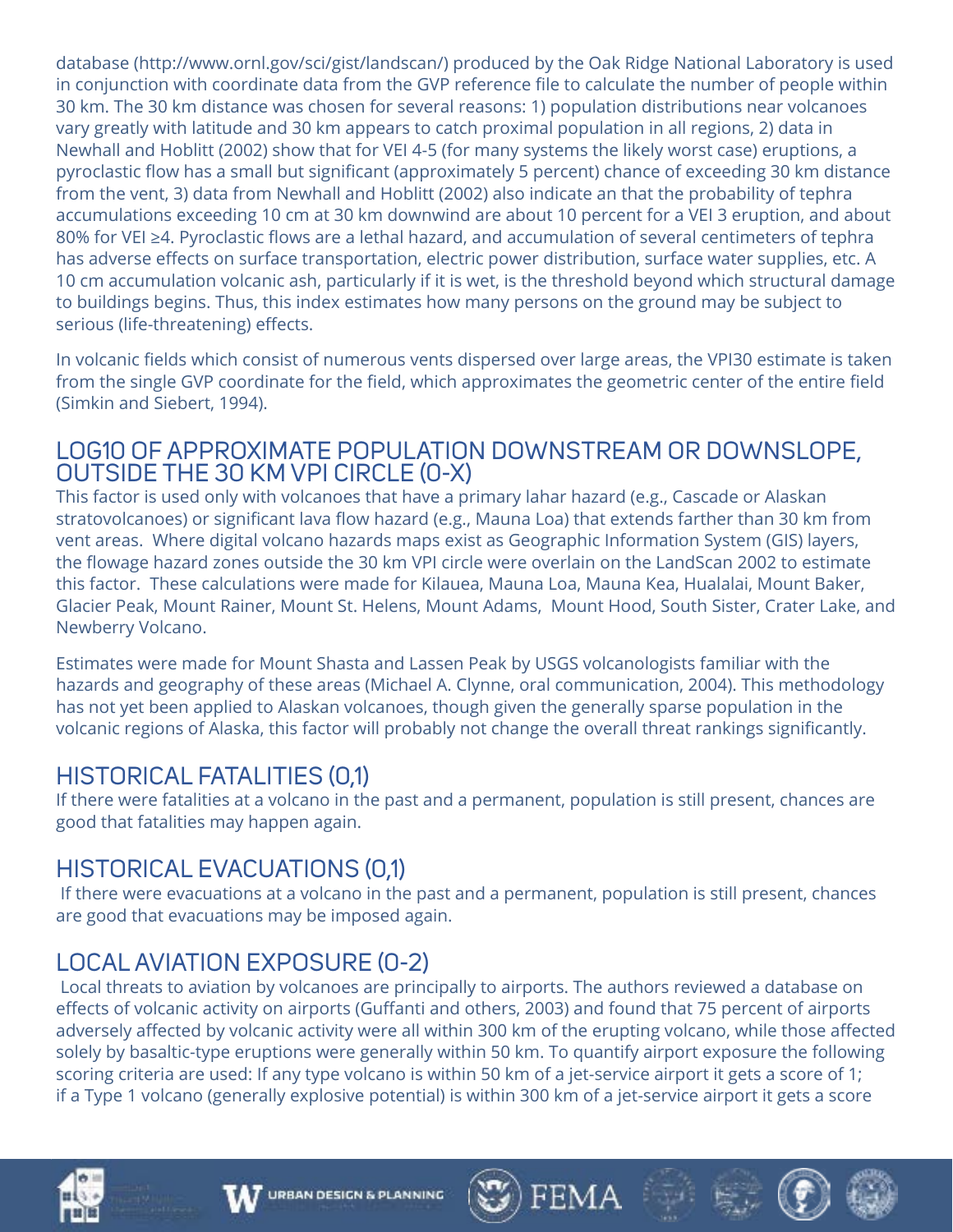of 1; if a Type 1 volcano is within 300 km of a major international airport it gets a score of 2; if none of these criteria are met the volcano gets a score of 0. Jet service airports used were: Adak, Cold Bay, Sitka, Petersburg/Wrangel, Ketchikan, Sun Valley, Idaho Falls, Jackson Hole, Reno, Mammoth, Albuquerque, Klamath Falls, Medford, Bend-Redmond, Salt Lake City, Phoenix, Sacramento, and Aspen. All Type 1 volcanoes in the conterminous U.S. are within 300 km of a jet service airport. Major international airports used were: Anchorage, Fairbanks, Seattle/Tacoma, Portland.

## REGIONAL AVIATION EXPOSURE = LOG10 OF DAILY PASSENGER COUNT (0- X)

This is one of the more difficult exposure factors to quantify. Information on how many jet aircraft and passengers traverse a volcanic area in a given time period are not easily available. As a starting point, the authors used the airport statistics available from the US D.O.T. (2001) for the principal airports located in or near volcanic areas (Anchorage, Fairbanks, Seattle-Tacoma, Portland, Sacramento, San Francisco, Honolulu, Hilo, Kona, Maui, Guam, and Saipan). These statistics give the number of enplaned (departing) passengers per year. Checking statistics in individual port annual reports generally confirms the DOT statistics and indicates that the approximate numbers of departing and arriving passengers can be obtained by multiplying the enplaned passengers by two. Air cargo flights are not included in this factor, though for the North Pacific routes these are an important part of the aviation exposure.

Passengers per day for US volcanic regions were estimated in the following manner: For the Washington and Oregon Cascades, the daily number of passengers reported for Seattle-Tacoma and Portland airports were added. In all cases the log10 of the daily passenger counts was used as the regional aviation risk code. The regional code is applied only to Type 1 volcanoes and those Type 0 volcanoes that have a history of producing explosive eruptions. The numbers are minimums, but the relative scores appear appropriate relative to one another.

## POWER INFRASTRUCTURE (0,1)

 Power generation, transmission, or distribution within 30 km or within flowage hazard zone (e.g., power generation/transmission for electricity, oil, or gas), or a generation facility in the area typically downwind of the volcano get a score of 1 for this factor. Heiken and others (1995) are the main data source for this factor. Small distribution lines to a few cabins were not counted as "infrastructure", but distribution lines within a town or city downwind were.

# TRANSPORTATION INFRASTRUCTURE (0,1)

Port facilities, rail lines, and major roads are included, and for this study state highways and interstate highways were considered major roads. In addition, as civil aviation is a critical mode of transportation in Alaska, Type 1 volcanoes near heavily used air traffic corridors received a point. Alaskan volcanoes that received this score were Mount Spurr, Mount Redoubt, and Augustine Volcano.

# MAJOR DEVELOPMENT OR SENSITIVE AREA (0,1)

This factor is meant to cover economically and symbolically important places, things, and activities. If a volcano is within a developed national park, it got a point. A volcano in a national park may also threaten developed areas outside park boundaries. Other examples that were counted as positives for this factor are ski areas on Cascade volcanoes and the fish packing plant at Akutan in the Aleutians.

# VOLCANIC ISLAND (0,1)

Experience with eruptions on small populated islands over the past 100 years demonstrates the









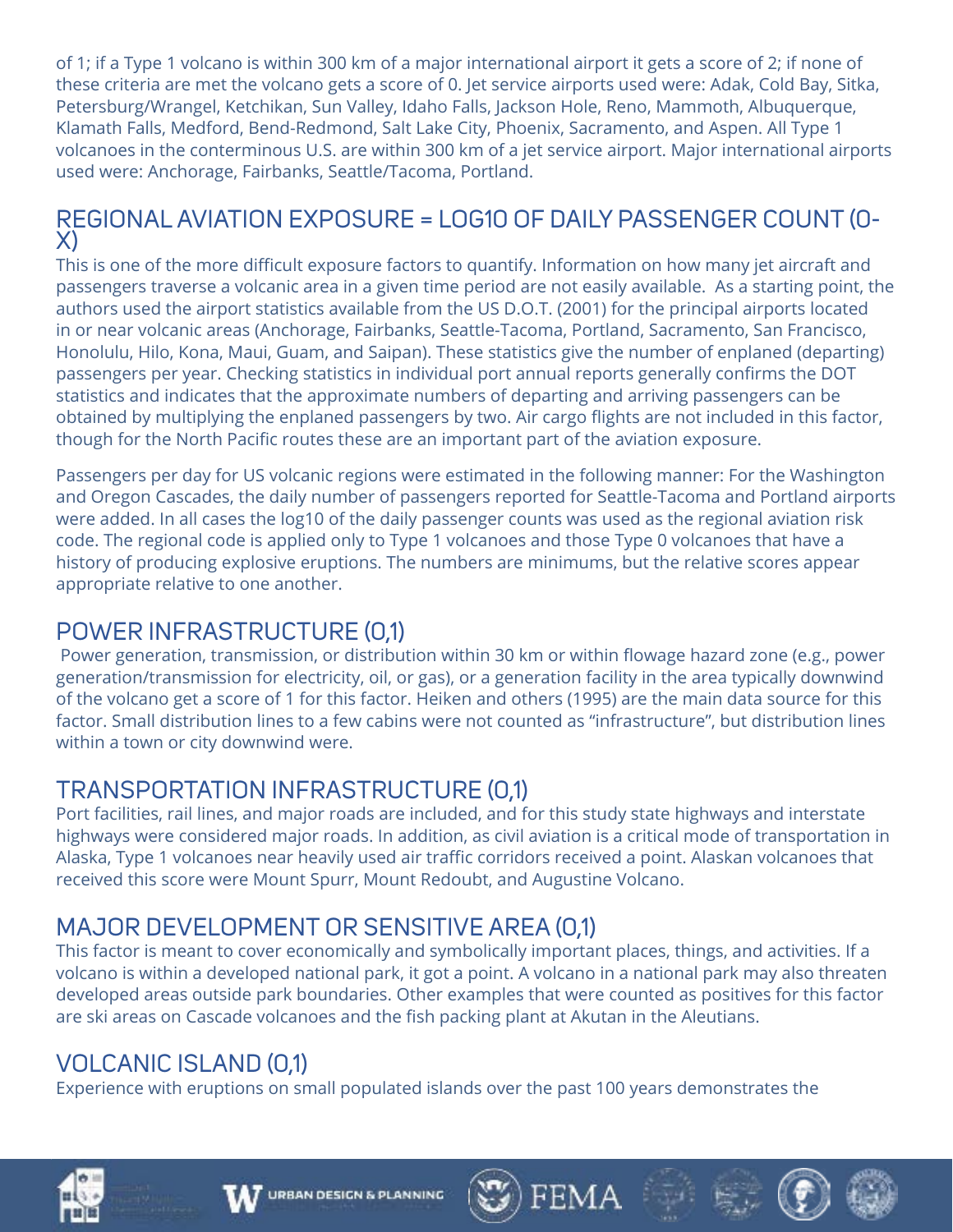particular difficulty in mitigating volcano hazards in such situations. A volcano making up a significant portion of an island poses higher risk because islands are difficult to evacuate. This factor is only applied to islands with a permanent population.

# LEVEL OF MONITORING

These guidelines are used to characterize both current and future (desired) monitoring levels. For each volcano, the main monitoring methods (seismic, deformation, gas, hydrologic, remote- sensing) are rated on a scale of 0-4. Then an overall rating is given, also using a 0-4 scale.

Seismic pertains to real-time stations. Remote sensing pertains to airborne, satellite, and/or ground based instruments that are independent of airborne gas measurements and satellite- based InSAR. The seismic rating strongly influences the overall rating; for any volcano, the overall rating cannot be higher than its seismic rating. For each volcano, six numbers are assigned (see Appendix 5): a number for the level of each of the five monitoring techniques (seismic, deformation, gas, hydrologic, and remotesensing) and a number for the overall level of monitoring.

## LEVEL 0: NO GROUND-BASED MONITORING

No real-time data from ground-based sensors are available. Eruption confirmation (up to hours after the fact) is provided only by remote-sensing data or from people observing the event.

## LEVEL 1: MINIMAL MONITORING

Monitoring provides the ability to detect that an eruption is occurring or that gross changes are occurring/have occurred near a volcano. Data are not collected systematically or at very long intervals (e.g., >5 years).

## **Seismic**

Volcano lies within a regional network; no near-field stations are in place but at least one station is within 50 km of the volcano. (Example: Crater Lake). Or, a single near-field station is present, but no regional network exists. (Example, Sarigan).

## **Deformation**

Geodetic benchmarks and baseline measurements exist for detection of deformation via repeated surveys at multiple-year intervals. (Example: Shasta). Or, coherent InSAR interferogram(s) exist(s).

## **Gas**

Airborne or campaign gas measurements are done rarely as an infrequent reconnaissance check for anomalous degassing.

## **Hydrologic**

Inventory exists of temperature and major chemistry of fumaroles, thermal, and slightly thermal springs and wells. Where lahar potential exists, study of past lahars and debris flows has been conducted, including as appropriate, estimation of extent of hydrothermal alteration and estimates of slope stability.

FEMA

## **Remote sensing**

Baseline inventory exists of Landsat-class (15-30 m resolution) satellite images. Routine scans for eruption clouds are conducted by meteorological agencies.



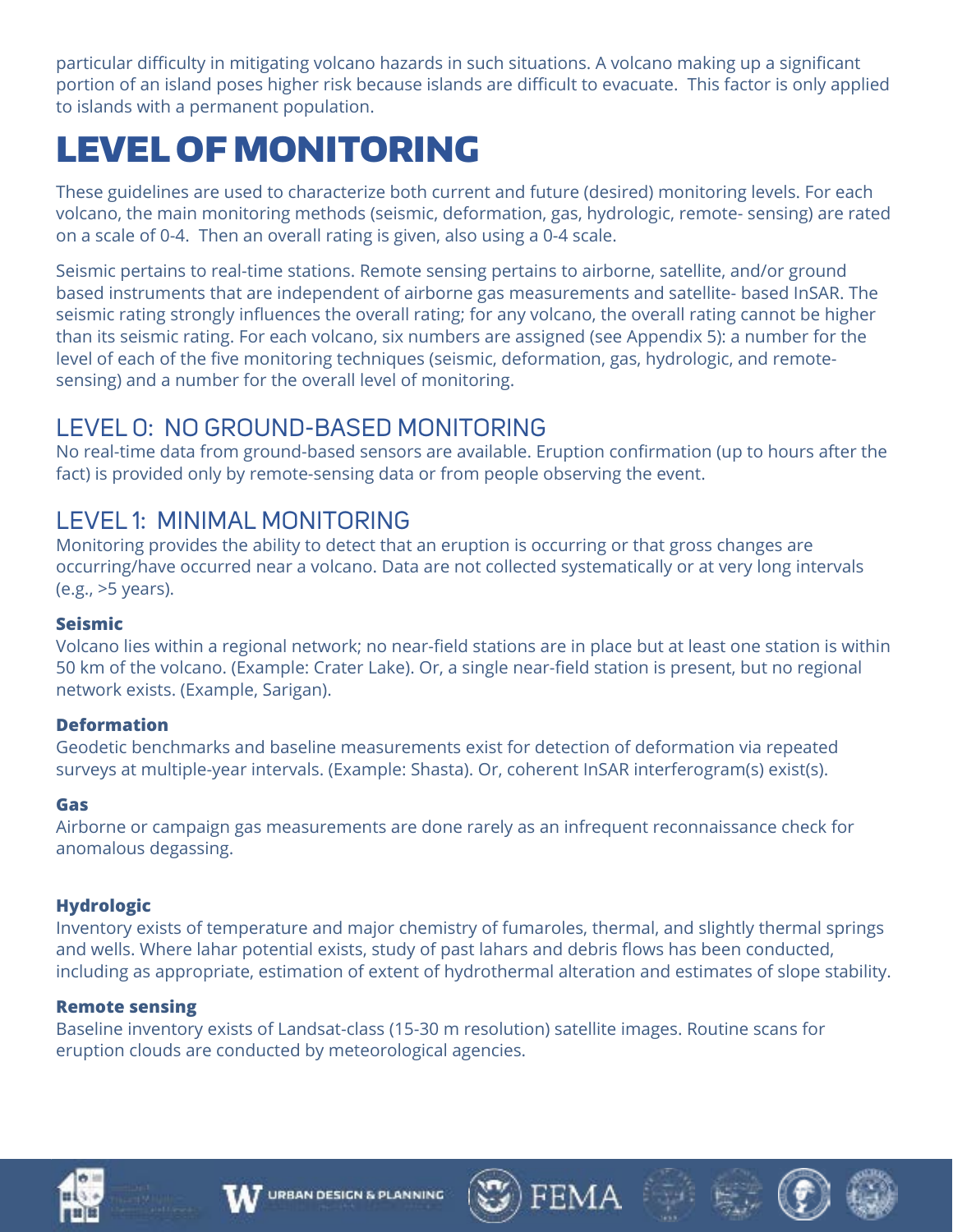## LEVEL 2: LIMITED MONITORING FOR CHANGE DETECTION

Monitoring provides the ability to detect and track activity frequently enough in near-real time to recognize that something anomalous is occurring.

### **Seismic**

Volcano lies within a regional network and 1-2 near-field (within ~10 km of volcano) stations are in place. (Examples: Hood, Lassen).

### **Deformation**

Geodetic network exists, with baseline established by two or more surveys. InSAR observations are possible on a summer-to-summer basis. At least three continuous stations (GPS or tiltmeters are operating in the vicinity of the volcano. The combination of techniques enables tracking of geodetic unrest in space and time at a minimal level. (Example: Three Sisters).

#### **Gas**

Repeated airborne or campaign gas measurements have been conducted to establish a baseline of carbon dioxide emission rate (or other gas as appropriate to the volcano) for identification of significant changes in degassing.

### **Hydrologic**

Comprehensive temperature, chemical, and isotopic database exists on gases and waters, with scheduled re-sampling of selected features. Scheduled measurements are taken of stream discharge, sediment transport, if appropriate, along with annual max-min estimates of snow and ice cover. Water levels in wells that respond to strain events are recorded.

#### **Remote sensing**

Regular processing and review of near-real-time meteorological satellite images (AVHRR, GOES), and/ or review of non-real-time research satellite images (e.g., MODIS) is done by an observatory. Baseline inventory exists of air photos and/or satellite images with high spatial resolution (1 m).

## LEVEL 3: BASIC REAL-TIME MONITORING

Monitoring provides the ability detect and track pre-eruptive and eruptive changes in real-time, with a basic understanding of what is occurring.

## **Seismic**

Volcano network includes 3-4 near-field stations and a total of at least six within 20 km of vent. The volcano may or may not be within regional network. Network may or may not have a single threecomponent instrument. (Examples: Rainier, Redoubt)

#### **Deformation**

Geodetic network exists, and surveys are routinely repeated. At least six continuous stations (GPS and/ or tiltmeters) are operating in the vicinity of the volcano. This enables tracking of geodetic unrest in space and time and source modeling at a basic level. LIDAR-derived images are available for active features. (Example: St. Helens).

#### **Gas**

Airborne or campaign measurements of gas emissions are done frequently (annually to monthly, as appropriate), with support of 1-2 telemetered continuous monitoring installations. Less frequent plume measurements are supplemented by ground-based instruments.

FEMA



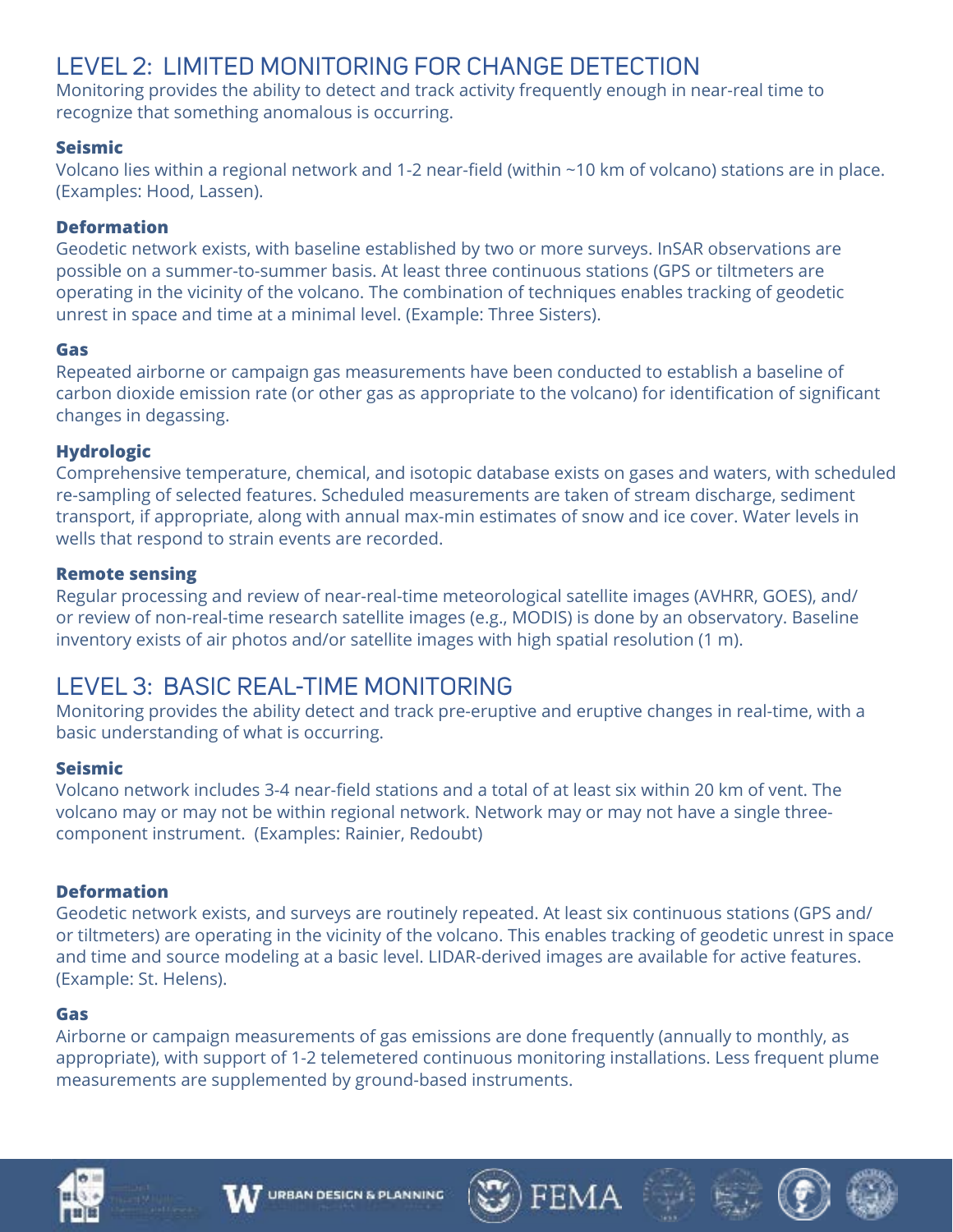## **Hydrologic**

Level-2 coverage is available along with continuous-sensing probes deployed in features of primary interest, including water wells. LIDAR-derived DEMs are available for lahar- runout modeling.

#### **Remote sensing**

Level 2 capability plus routine use of multi-channel thermal-infrared data from an ASTER-class satellite. Airborne thermal and/or SAR overflights, are conducted as indicated by other monitoring data. Where practicable, remote video camera is in operation.

## LEVEL 4: WELL-MONITORED

Monitoring provides the ability to track detailed changes in real-time and to develop, test, and apply models of ongoing and expected activity.

#### **Seismic**

12-20 stations are in place within 20 km of vent; including several near-field sites. Network includes numerous three-component instruments and a mix of other instrument types, including several digital broadband stations, acoustic sensors, and accelerometers. Borehole instruments are used where practicable. (Examples: Long Valley, Kilauea)

#### **Deformation**

Geodetic surveys are routine, and sufficient continuous stations (GPS, tiltmeters, and/or dilatometers) are installed to track closely geodetic unrest in space and time and do detailed source modeling to help distinguish among alternative mechanisms. (Examples: Long Valley, Kilauea)

#### **Gas**

Airborne or campaign gas measurements done frequently. A continuous monitoring array of several stations and other types of gas measurements (including DOAS) is deployed as appropriate for the volcano to enable quick identification of key geochemical changes.

#### **Hydrologic**

Level-3 coverage is available along with real-time monitoring of hill-slope soil moisture, stream discharge, etc. as appropriate. AFM systems are installed, where warranted, and supported by models predicting lahar size and area of impact.

#### **Remote sensing**

Level 3 coverage is available along with other data from all pertinent satellite sensors (e.g., daily multichannel, high-resolution thermal-infrared images and frequent, high resolution, multi-channel visible images). Where practical, continuous ground-based thermal imaging and Doppler radar coverage is available for ash detection and eruption-rate estimates.